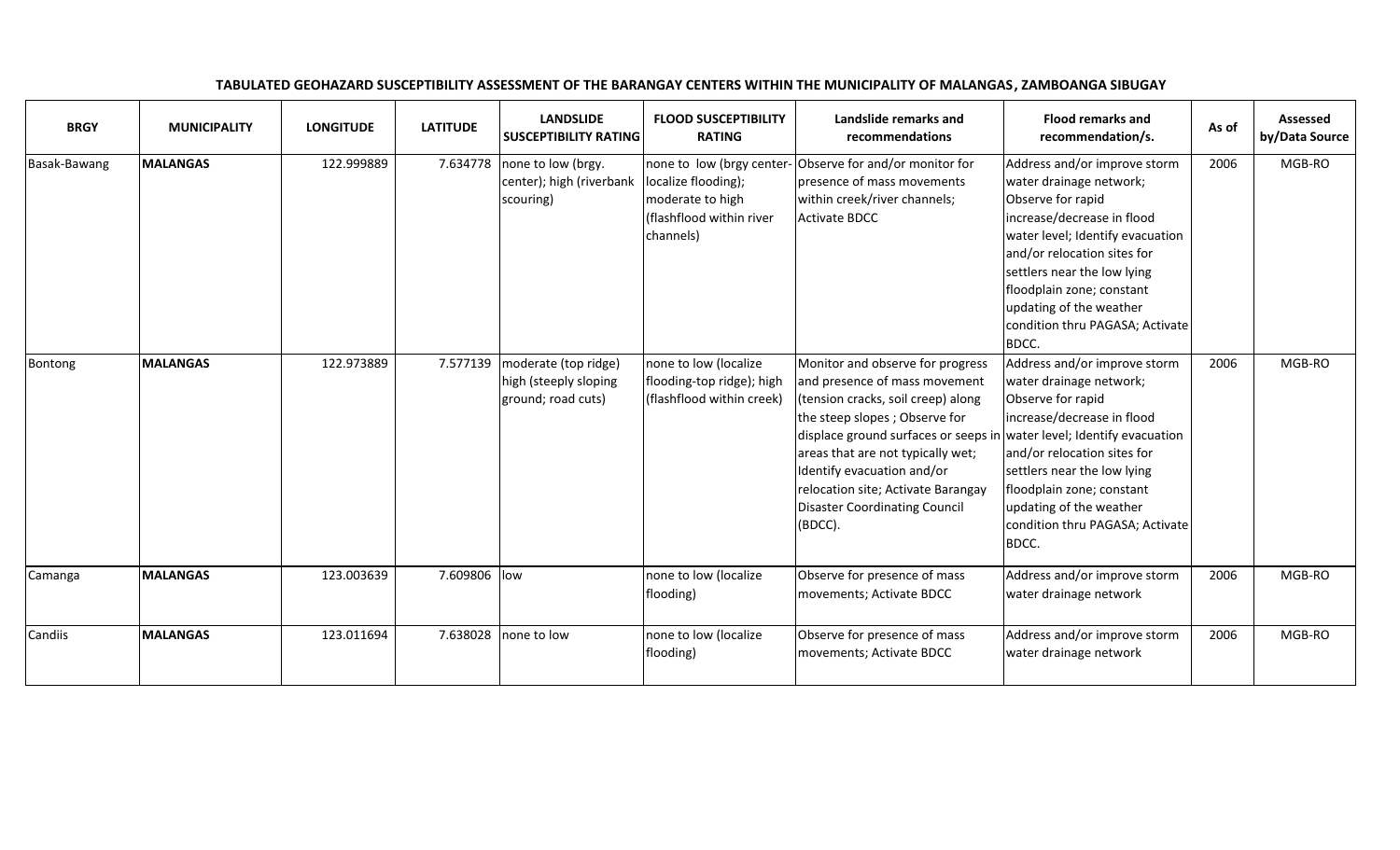| Catituan | <b>MALANGAS</b> | 123.011972 | 7.572944 | none to low (brgy.       | none to low (brgy.                         | Monitor and observe for progress                                    | Address and/or improve storm                              | 2006 | MGB-RO |
|----------|-----------------|------------|----------|--------------------------|--------------------------------------------|---------------------------------------------------------------------|-----------------------------------------------------------|------|--------|
|          |                 |            |          | center); high(riverbank  | center); moderate                          | and presence of mass movement                                       | water drainage network;                                   |      |        |
|          |                 |            |          | scouring)                | (flashflood within creek                   | (channel scouring); Address                                         | Observe for rapid                                         |      |        |
|          |                 |            |          |                          | channels)                                  | riverbank scouring; Activate                                        | increase/decrease in floodwater                           |      |        |
|          |                 |            |          |                          |                                            | <b>Barangay Disaster Coordinating</b>                               | possibly accompanied by                                   |      |        |
|          |                 |            |          |                          |                                            | Council (BDCC).                                                     | increase turbidity and soil                               |      |        |
|          |                 |            |          |                          |                                            |                                                                     | content; Develop an early                                 |      |        |
|          |                 |            |          |                          |                                            |                                                                     | warning system intended for                               |      |        |
|          |                 |            |          |                          |                                            |                                                                     | flooding related hazard                                   |      |        |
|          |                 |            |          |                          |                                            |                                                                     | prevention; Identify evacuation                           |      |        |
|          |                 |            |          |                          |                                            |                                                                     | and/or relocation sites for                               |      |        |
|          |                 |            |          |                          |                                            |                                                                     | settlers within the shallow river                         |      |        |
|          |                 |            |          |                          |                                            |                                                                     | channels; constant updating of                            |      |        |
|          |                 |            |          |                          |                                            |                                                                     | the weather condition thru                                |      |        |
|          |                 |            |          |                          |                                            |                                                                     | PAGASA; Activate BDCC.                                    |      |        |
|          |                 |            |          |                          |                                            |                                                                     |                                                           |      |        |
| Dansulao | <b>MALANGAS</b> | 123.032667 | 7.639250 | low (brgy. center); none | none to low (localize                      | Monitor and observe for progress                                    | Address and/or improve storm                              | 2006 | MGB-RO |
|          |                 |            |          | (floodplain; coastal     | flooding); moderate to<br>high (marshland; | and presence of mass movement<br>(tension cracks, soil creep) along | water drainage network;<br>Coastal hazards includes storm |      |        |
|          |                 |            |          | zone)                    | floodplain; coastal areas);                | the steep slopes; Observe for                                       | surge and coastal flooding);                              |      |        |
|          |                 |            |          |                          |                                            | displace ground surfaces or seeps in Develop an early warning       |                                                           |      |        |
|          |                 |            |          |                          |                                            | areas that are not typically wet;                                   | device/system intended for                                |      |        |
|          |                 |            |          |                          |                                            | Identify evacuation and/or                                          | flooding and coastal-related                              |      |        |
|          |                 |            |          |                          |                                            | relocation site; Activate Barangay                                  | hazard prevention; Observe for                            |      |        |
|          |                 |            |          |                          |                                            | <b>Disaster Coordinating Council</b>                                | rapid increase/decrease in                                |      |        |
|          |                 |            |          |                          |                                            | (BDCC).                                                             | water level for river and sea;                            |      |        |
|          |                 |            |          |                          |                                            |                                                                     | Identify evacuation and/or                                |      |        |
|          |                 |            |          |                          |                                            |                                                                     | relocation sites; constant                                |      |        |
|          |                 |            |          |                          |                                            |                                                                     | updating of the weather                                   |      |        |
|          |                 |            |          |                          |                                            |                                                                     | condition thru PAGASA.                                    |      |        |
|          |                 |            |          |                          |                                            |                                                                     |                                                           |      |        |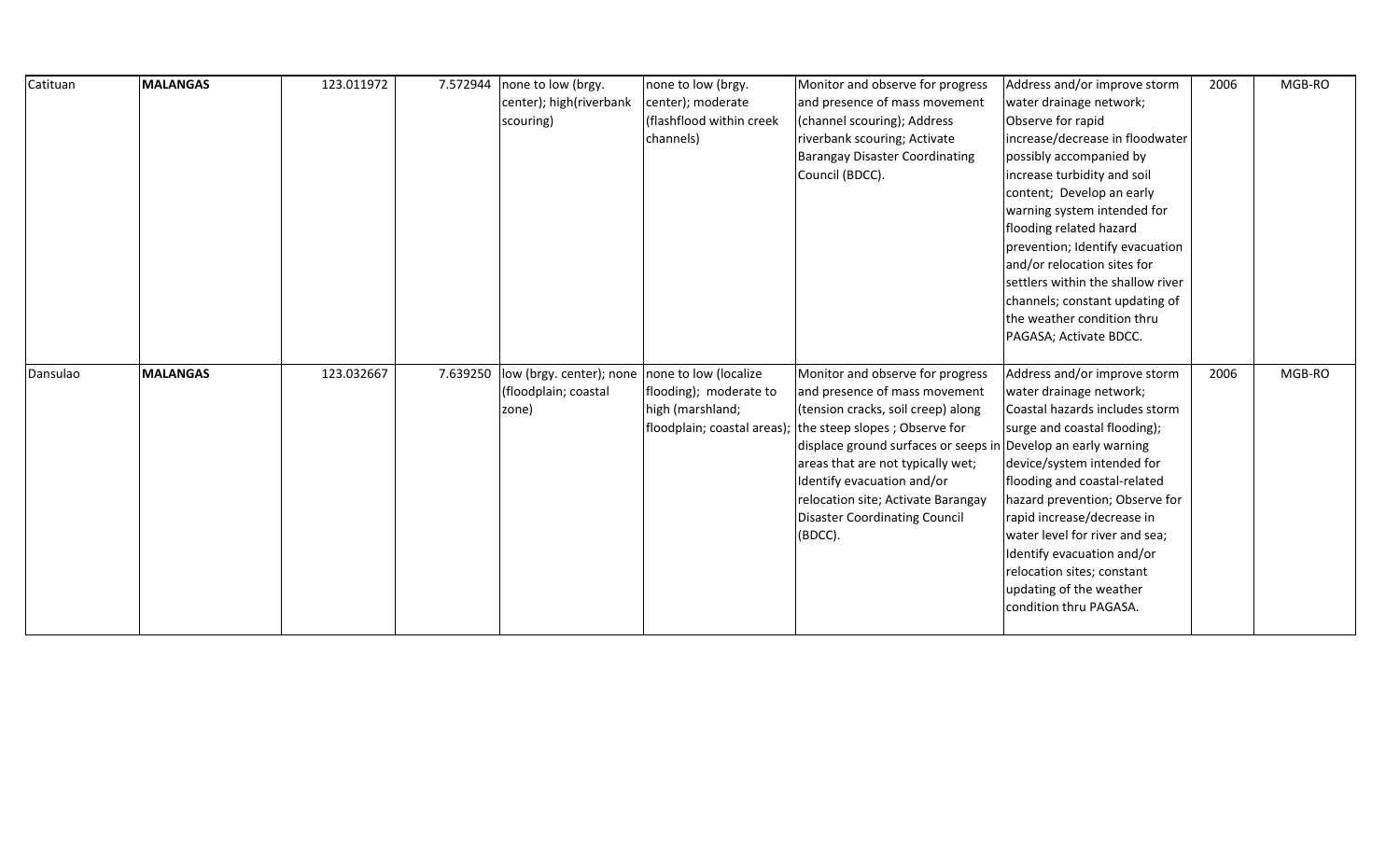| Del Pilar | <b>MALANGAS</b> | 123.024000 | 7.688667 | low (brgy. center);                       | none to low (gentle      | Monitor and observe for progress                             | Address and/or improve storm      | 2006 | MGB-RO |
|-----------|-----------------|------------|----------|-------------------------------------------|--------------------------|--------------------------------------------------------------|-----------------------------------|------|--------|
|           |                 |            |          | moderate to high (steep slopes); moderate |                          | and presence of mass movement                                | water drainage network;           |      |        |
|           |                 |            |          | slopes; riverbank)                        | (flashflood within creek | (tension cracks, soil creep) along                           | Observe for rapid                 |      |        |
|           |                 |            |          |                                           | channels)                | the steep slopes; Observe for                                | increase/decrease in floodwater   |      |        |
|           |                 |            |          |                                           |                          | displace ground surfaces or seeps in possibly accompanied by |                                   |      |        |
|           |                 |            |          |                                           |                          | areas that are not typically wet;                            | increase turbidity and soil       |      |        |
|           |                 |            |          |                                           |                          | Identify evacuation and/or                                   | content; Develop an early         |      |        |
|           |                 |            |          |                                           |                          | relocation site; Activate Barangay                           | warning system intended for       |      |        |
|           |                 |            |          |                                           |                          | <b>Disaster Coordinating Council</b>                         | flooding related hazard           |      |        |
|           |                 |            |          |                                           |                          | (BDCC).                                                      | prevention; Identify evacuation   |      |        |
|           |                 |            |          |                                           |                          |                                                              | and/or relocation sites for       |      |        |
|           |                 |            |          |                                           |                          |                                                              | settlers within the shallow river |      |        |
|           |                 |            |          |                                           |                          |                                                              | channels; constant updating of    |      |        |
|           |                 |            |          |                                           |                          |                                                              | the weather condition thru        |      |        |
|           |                 |            |          |                                           |                          |                                                              | PAGASA; Activate BDCC.            |      |        |
|           |                 |            |          |                                           |                          |                                                              |                                   |      |        |
|           |                 |            |          |                                           |                          |                                                              |                                   |      |        |
|           |                 |            |          |                                           |                          |                                                              |                                   |      |        |
|           |                 |            |          |                                           |                          |                                                              |                                   |      |        |
| Guilawa   | <b>MALANGAS</b> | 123.020000 | 7.667639 | none to low (brgy.                        | none to low (brgy.       | Monitor and observe for progress                             | Address and/or improve storm      | 2006 | MGB-RO |
|           |                 |            |          | center); moderate                         | center); moderate        | and presence of mass movement                                | water drainage network;           |      |        |
|           |                 |            |          | (steep slopes;                            | (flashflood within creek | (tension cracks, soil creep) along                           | Observe for rapid                 |      |        |
|           |                 |            |          | riverbank)                                | channels)                | the steep slopes; Observe for                                | increase/decrease in floodwater   |      |        |
|           |                 |            |          |                                           |                          | displace ground surfaces or seeps in possibly accompanied by |                                   |      |        |
|           |                 |            |          |                                           |                          | areas that are not typically wet;                            | increase turbidity and soil       |      |        |
|           |                 |            |          |                                           |                          | Identify evacuation and/or                                   | content; Develop an early         |      |        |
|           |                 |            |          |                                           |                          | relocation site; Activate Barangay                           | warning system intended for       |      |        |
|           |                 |            |          |                                           |                          | <b>Disaster Coordinating Council</b>                         | flooding related hazard           |      |        |
|           |                 |            |          |                                           |                          | (BDCC).                                                      | prevention; Identify evacuation   |      |        |
|           |                 |            |          |                                           |                          |                                                              | and/or relocation sites for       |      |        |
|           |                 |            |          |                                           |                          |                                                              | settlers within the shallow river |      |        |
|           |                 |            |          |                                           |                          |                                                              | channels; constant updating of    |      |        |
|           |                 |            |          |                                           |                          |                                                              | the weather condition thru        |      |        |
|           |                 |            |          |                                           |                          |                                                              | PAGASA; Activate BDCC.            |      |        |
|           |                 |            |          |                                           |                          |                                                              |                                   |      |        |
|           |                 |            |          |                                           |                          |                                                              |                                   |      |        |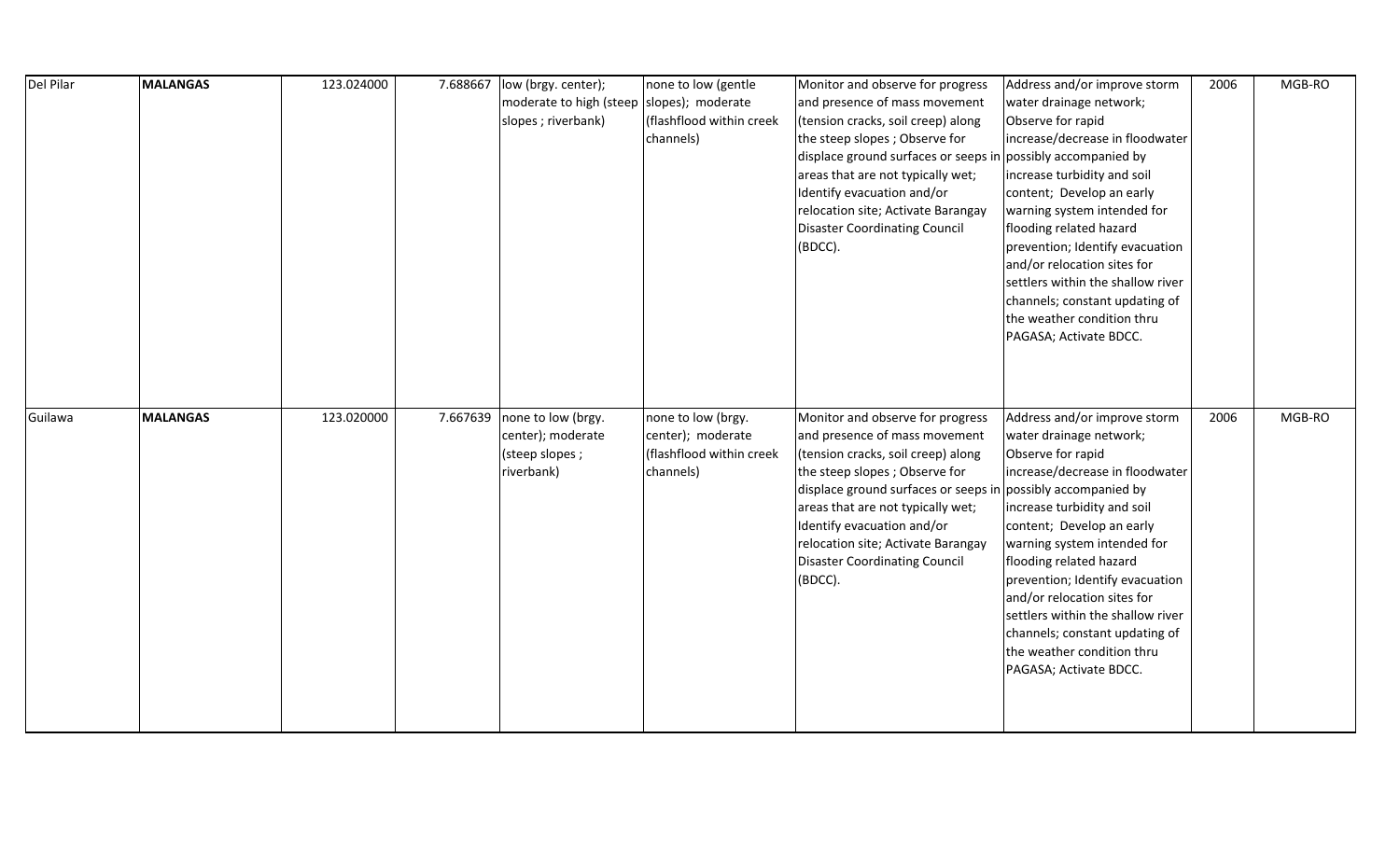| Kigay    | <b>MALANGAS</b> | 123.045417 | 7.626833 | none to low (brgy.<br>center)                                                                  | high (coastal hazard)                                                             | Observe for presence of mass<br>movement (tension cracks, soil<br>creep) along the steep slopes;<br>Activate Barangay Disaster<br>Coordinating Council (BDCC).                                                                                                                                                                                                       | Address and/or improve storm<br>water drainage network;<br>Coastal hazards includes storm<br>surge; tsunami, and coastal<br>flooding); Identify evacuation<br>and/or relocation sites for<br>settlers within low lying coastal<br>zone; constant updating of the<br>weather condition thru<br>PAGASA; Observe for rapid<br>increase/decrease in sea<br>level; Activate BDCC.                                                           | 2006 | MGB-RO |
|----------|-----------------|------------|----------|------------------------------------------------------------------------------------------------|-----------------------------------------------------------------------------------|----------------------------------------------------------------------------------------------------------------------------------------------------------------------------------------------------------------------------------------------------------------------------------------------------------------------------------------------------------------------|----------------------------------------------------------------------------------------------------------------------------------------------------------------------------------------------------------------------------------------------------------------------------------------------------------------------------------------------------------------------------------------------------------------------------------------|------|--------|
| La Dicha | <b>MALANGAS</b> | 123.004694 | 7.672639 | low (brgy. center); high<br>(steep slopes north of<br>the brgy. center;<br>riverbank scouring) | none to low (gentle<br>slopes); moderate<br>(flashflood within creek<br>channels) | Monitor and observe for progress<br>and presence of mass movement<br>(tension cracks, soil creep) along<br>the steep slopes; Observe for<br>displace ground surfaces or seeps in possibly accompanied by<br>areas that are not typically wet;<br>Identify evacuation and/or<br>relocation site; Activate Barangay<br><b>Disaster Coordinating Council</b><br>(BDCC). | Address and/or improve storm<br>water drainage network;<br>Observe for rapid<br>increase/decrease in floodwater<br>increase turbidity and soil<br>content; Develop an early<br>warning system intended for<br>flooding related hazard<br>prevention; Identify evacuation<br>and/or relocation sites for<br>settlers within the shallow river<br>channels; constant updating of<br>the weather condition thru<br>PAGASA; Activate BDCC. | 2006 | MGB-RO |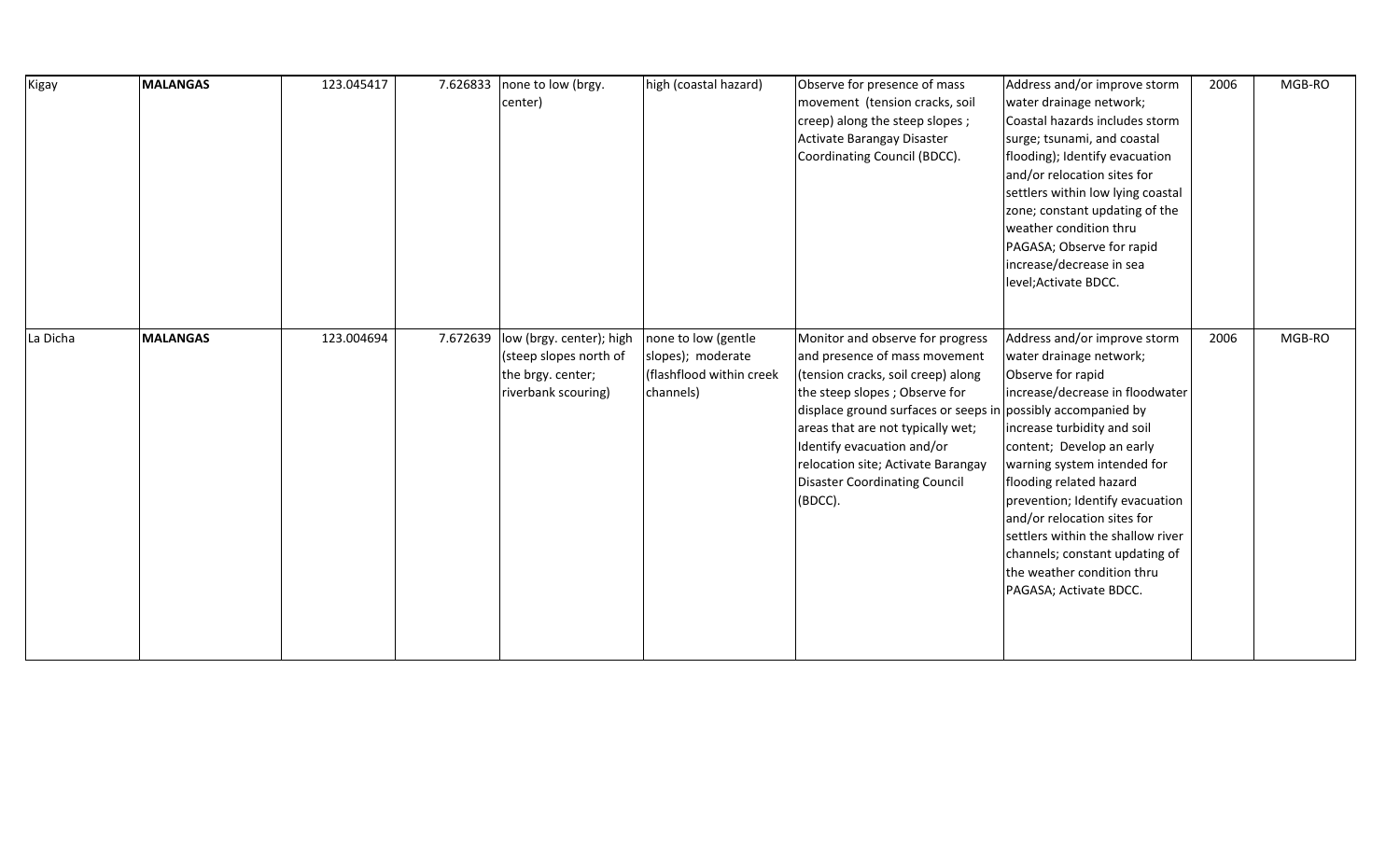| Lipacan | <b>MALANGAS</b> | 123.016583 |          | 7.613778 none to low | moderate to high          | Observe for presence of mass   | Address and/or improve storm      | 2006 | MGB-RO |
|---------|-----------------|------------|----------|----------------------|---------------------------|--------------------------------|-----------------------------------|------|--------|
|         |                 |            |          |                      | (flashflood/sheetflood    | movements; Activate BDCC       | water drainage network;           |      |        |
|         |                 |            |          |                      | within creeks; coastal    |                                | Observe for rapid                 |      |        |
|         |                 |            |          |                      | hazard-coastal flooding;) |                                | increase/decrease in floodwater   |      |        |
|         |                 |            |          |                      |                           |                                | possibly accompanied by           |      |        |
|         |                 |            |          |                      |                           |                                | increase turbidity and soil       |      |        |
|         |                 |            |          |                      |                           |                                | content; Develop an early         |      |        |
|         |                 |            |          |                      |                           |                                | warning system intended for       |      |        |
|         |                 |            |          |                      |                           |                                | flooding related hazard           |      |        |
|         |                 |            |          |                      |                           |                                | prevention; Identify evacuation   |      |        |
|         |                 |            |          |                      |                           |                                | and/or relocation sites for       |      |        |
|         |                 |            |          |                      |                           |                                | settlers within the shallow river |      |        |
|         |                 |            |          |                      |                           |                                | channels and                      |      |        |
|         |                 |            |          |                      |                           |                                | marshland/mangrove zone;          |      |        |
|         |                 |            |          |                      |                           |                                | constant updating of the          |      |        |
|         |                 |            |          |                      |                           |                                | weather condition thru            |      |        |
|         |                 |            |          |                      |                           |                                | PAGASA; Activate BDCC.            |      |        |
|         |                 |            |          |                      |                           |                                |                                   |      |        |
|         | <b>MALANGAS</b> | 123.016111 | 7.561472 |                      |                           | Observe for presence of mass   | Address and/or improve storm      |      | MGB-RO |
| Logpond |                 |            |          | none to low          | high (coastal hazard)     | movement (tension cracks, soil | water drainage network;           | 2006 |        |
|         |                 |            |          |                      |                           | creep) along the steep slopes; | Coastal hazards includes storm    |      |        |
|         |                 |            |          |                      |                           | Activate Barangay Disaster     | surge; tsunami, and coastal       |      |        |
|         |                 |            |          |                      |                           | Coordinating Council (BDCC).   | flooding); Identify evacuation    |      |        |
|         |                 |            |          |                      |                           |                                | and/or relocation sites for       |      |        |
|         |                 |            |          |                      |                           |                                | settlers within low lying coastal |      |        |
|         |                 |            |          |                      |                           |                                | zone; constant updating of the    |      |        |
|         |                 |            |          |                      |                           |                                | weather condition thru            |      |        |
|         |                 |            |          |                      |                           |                                | PAGASA; Observe for rapid         |      |        |
|         |                 |            |          |                      |                           |                                | increase/decrease in sea          |      |        |
|         |                 |            |          |                      |                           |                                | level; Activate BDCC.             |      |        |
|         |                 |            |          |                      |                           |                                |                                   |      |        |
|         |                 |            |          |                      |                           |                                |                                   |      |        |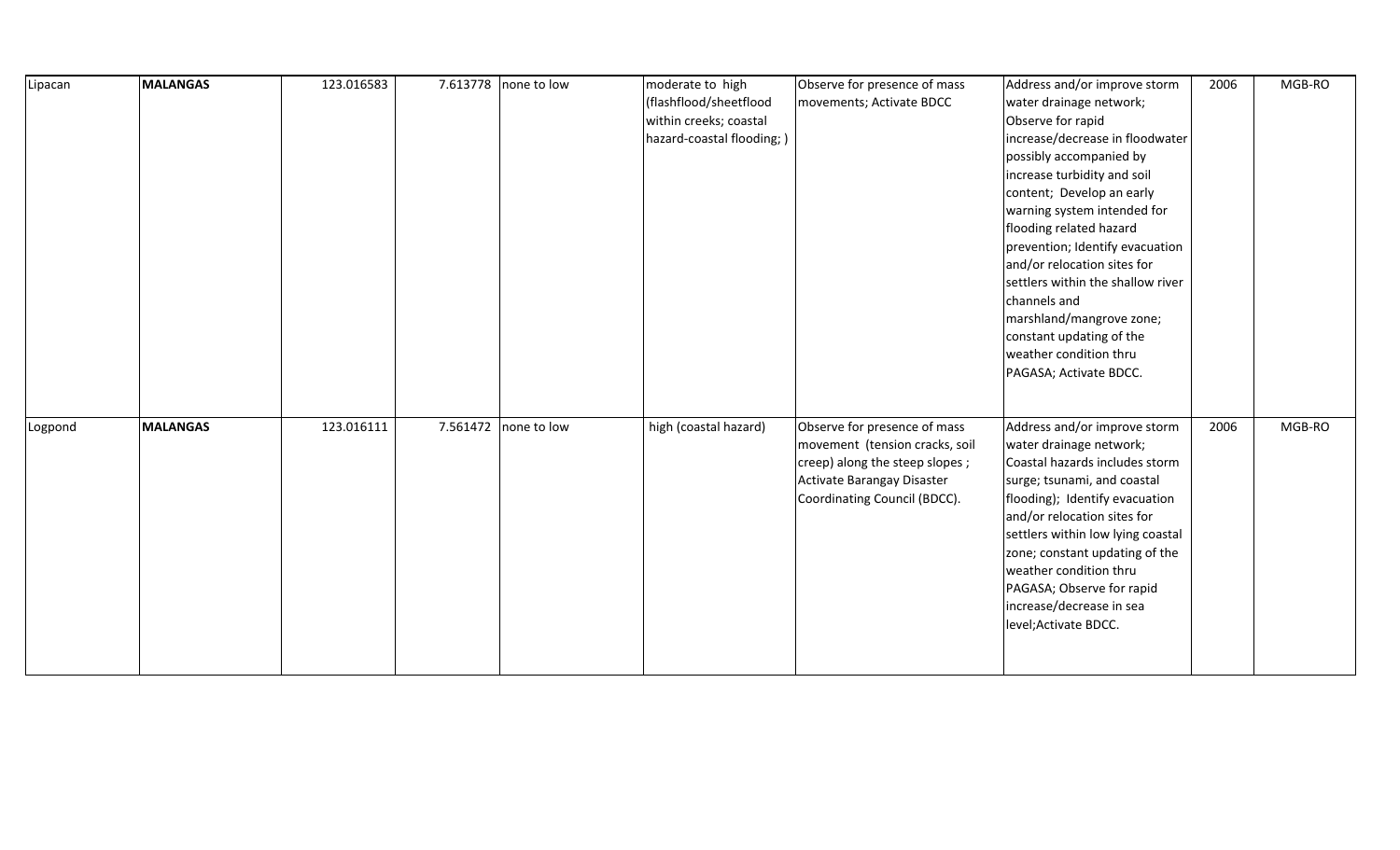| Mabini   | <b>MALANGAS</b> | 123.013583 | 7.649361 | low (brgy. center); none<br>(marshland)                    | high (marshland; coastal<br>hazard)                                              | Monitor and observe for progress<br>and presence of mass movement<br>(tension cracks, soil creep) along<br>the steep slopes; Observe for<br>displace ground surfaces or seeps in coastal hazard; Observe for<br>areas that are not typically wet;<br>Identify evacuation and/or<br>relocation site; Activate Barangay<br><b>Disaster Coordinating Council</b><br>(BDCC). | Coastal hazards includes storm<br>surge and coastal flooding);<br>Develop an early warning<br>device/system intended for<br>rapid increase/decrease in sea<br>level; Identify evacuation and/or<br>relocation sites for settlers<br>within marshland area; constant<br>updating of the weather<br>condition thru PAGASA.                                                                                                                                          | 2006 | MGB-RO |
|----------|-----------------|------------|----------|------------------------------------------------------------|----------------------------------------------------------------------------------|--------------------------------------------------------------------------------------------------------------------------------------------------------------------------------------------------------------------------------------------------------------------------------------------------------------------------------------------------------------------------|-------------------------------------------------------------------------------------------------------------------------------------------------------------------------------------------------------------------------------------------------------------------------------------------------------------------------------------------------------------------------------------------------------------------------------------------------------------------|------|--------|
| Malangon | <b>MALANGAS</b> | 122.995417 | 7.650333 | none to low (brgy.<br>center); high(riverbank<br>scouring) | none to low (brgy.<br>center); moderate<br>(flashflood within creek<br>channels) | Monitor and observe for progress<br>and presence of mass movement<br>(channel scouring); Address<br>riverbank scouring; Activate<br><b>Barangay Disaster Coordinating</b><br>Council (BDCC).                                                                                                                                                                             | Address and/or improve storm<br>water drainage network;<br>Observe for rapid<br>increase/decrease in floodwater<br>possibly accompanied by<br>increase turbidity and soil<br>content; Develop an early<br>warning system intended for<br>flooding related hazard<br>prevention; Identify evacuation<br>and/or relocation sites for<br>settlers within the shallow river<br>channels; constant updating of<br>the weather condition thru<br>PAGASA; Activate BDCC. | 2006 | MGB-RO |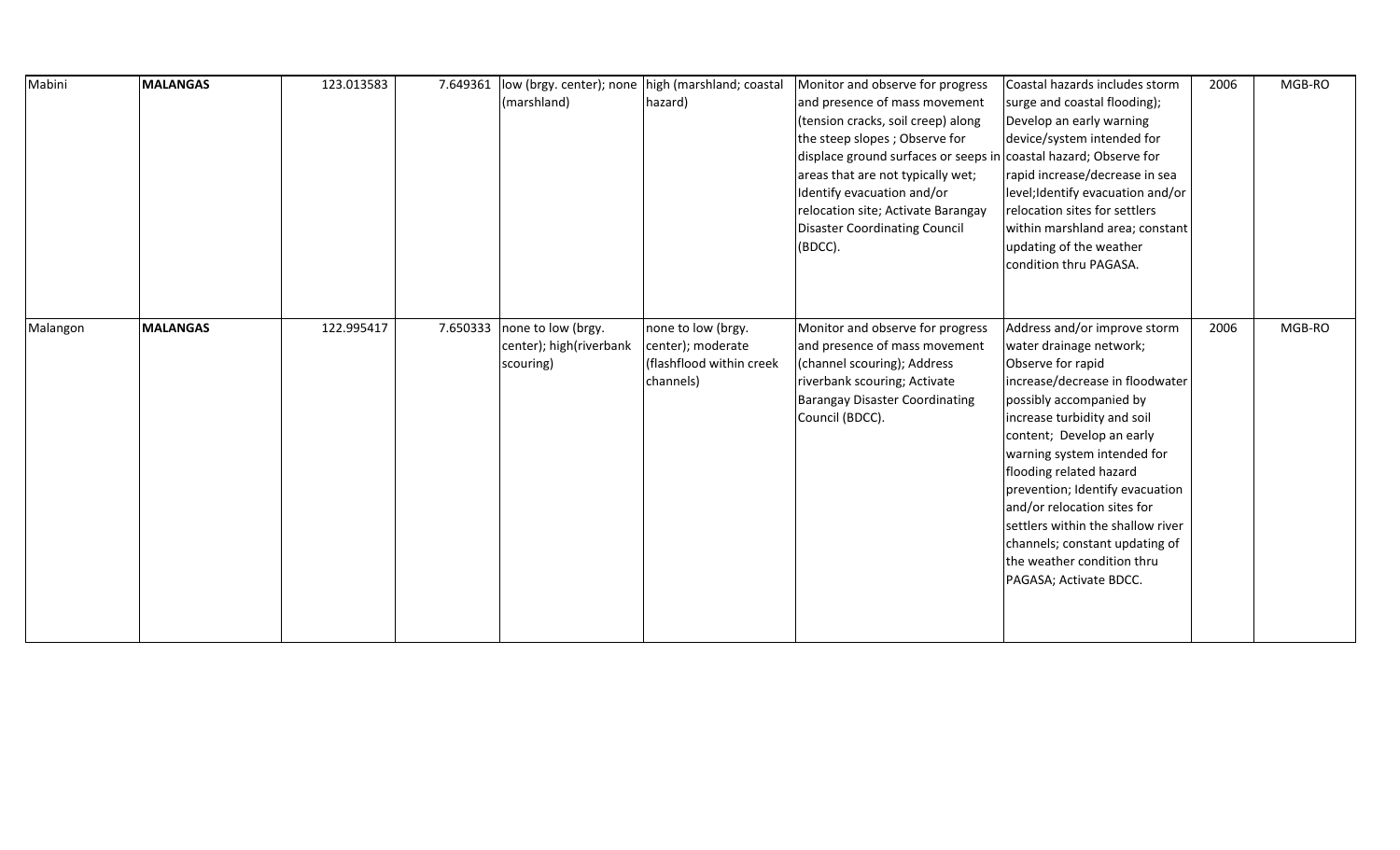| Mulom    | <b>MALANGAS</b> | 122.981389 | 7.602528 | low (brgy. center);<br>moderate to high (steep<br>slopes; valley sides | none to low (brgy. center-<br>localize flooding);<br>moderate to high<br>(flashflood along creek) | Monitor and observe for progress<br>and presence of mass movement<br>(tension cracks, soil creep) along<br>the steep slopes; Observe for<br>displace ground surfaces or seeps in possibly accompanied by<br>areas that are not typically wet;<br>Identify evacuation and/or<br>relocation site; Activate Barangay<br><b>Disaster Coordinating Council</b><br>(BDCC). | Address and/or improve storm<br>water drainage network;<br>Observe for rapid<br>increase/decrease in floodwater<br>increase turbidity and soil<br>content; Activate BDCC.                                                                                           | 2006 | MGB-RO |
|----------|-----------------|------------|----------|------------------------------------------------------------------------|---------------------------------------------------------------------------------------------------|----------------------------------------------------------------------------------------------------------------------------------------------------------------------------------------------------------------------------------------------------------------------------------------------------------------------------------------------------------------------|---------------------------------------------------------------------------------------------------------------------------------------------------------------------------------------------------------------------------------------------------------------------|------|--------|
| Overland | <b>MALANGAS</b> | 122.981444 | 7.624833 | low (brgy. center);<br>moderate to high (steep<br>slopes; valley sides | moderate to high<br>(flashflood along gullies)                                                    | Monitor and observe for progress<br>and presence of mass movement<br>(tension cracks, soil creep) along<br>the steep slopes; Observe for<br>displace ground surfaces or seeps ir<br>areas that are not typically wet;<br>Identify evacuation and/or<br>relocation site; Activate Barangay<br><b>Disaster Coordinating Council</b><br>(BDCC).                         | Address and/or improve storm<br>water drainage network;<br>Observe for rapid<br>increase/decrease in floodwater<br>n possibly accompanied by<br>increase turbidity and soil<br>content; Activate BDCC.                                                              | 2006 | MGB-RO |
| Palalian | <b>MALANGAS</b> | 123.036861 | 7.674028 | low to moderate (brgy.<br>center); none<br>(marshland)                 | high (marshland; coastal<br>hazard)                                                               | Monitor and observe for progress<br>and presence of mass movement<br>(tension cracks, soil creep) along<br>the steep slopes; Observe for<br>displace ground surfaces or seeps in<br>areas that are not typically wet;<br>Identify evacuation and/or<br>relocation site; Activate Barangay<br><b>Disaster Coordinating Council</b><br>(BDCC).                         | Coastal hazards includes storm<br>surge and coastal flooding);<br>Develop an early warning<br>device/system intended for<br>n coastal hazard; Observe for<br>rapid increase/decrease in sea<br>level; constant updating of the<br>weather condition thru<br>PAGASA. | 2006 | MGB-RO |
| Payag    | <b>MALANGAS</b> | 123.005750 | 7.595139 | none to low                                                            | none to ow (localize<br>flooding)                                                                 | Observe for presence of mass<br>movements; Activate BDCC                                                                                                                                                                                                                                                                                                             | Address and/or improve storm<br>water drainage network                                                                                                                                                                                                              | 2006 | MGB-RO |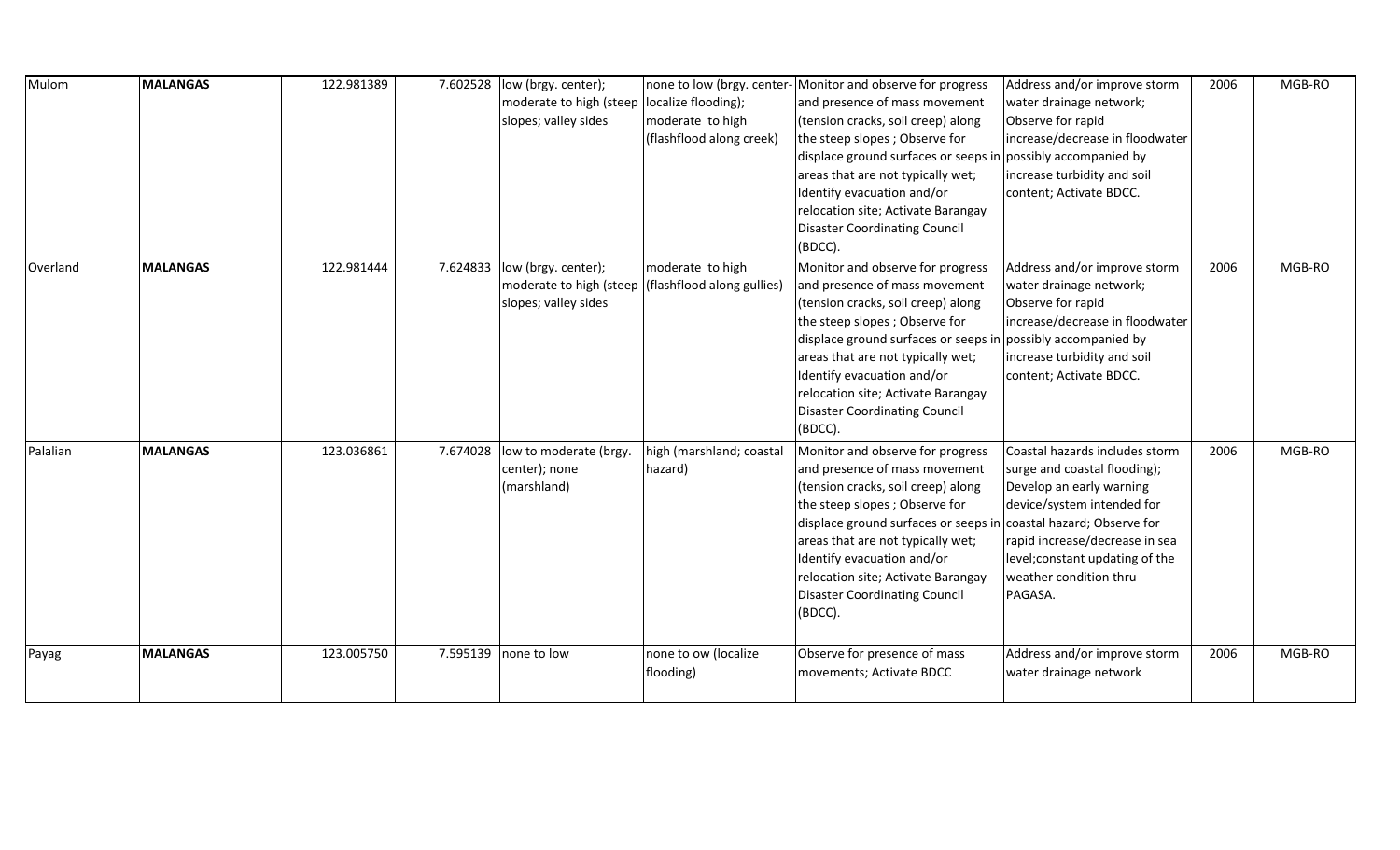| Poblacion   | <b>MALANGAS</b> | 123.031750 | 7.628361 | none to low (brgy.<br>center)      | high (coastal hazards)                                       | Observe for presence of mass<br>movement (tension cracks, soil<br>creep) along the steep slopes;<br>Activate Barangay Disaster<br>Coordinating Council (BDCC).                                                                                                                                                                                                       | Address and/or improve storm<br>water drainage network;<br>Coastal hazards includes storm<br>surge; tsunami, and coastal<br>flooding); Identify evacuation<br>and/or relocation sites for<br>settlers within low lying coastal<br>zone; constant updating of the<br>weather condition thru<br>PAGASA; Observe for rapid<br>increase/decrease in sea<br>level; Activate BDCC. | 2006 | MGB-RO |
|-------------|-----------------|------------|----------|------------------------------------|--------------------------------------------------------------|----------------------------------------------------------------------------------------------------------------------------------------------------------------------------------------------------------------------------------------------------------------------------------------------------------------------------------------------------------------------|------------------------------------------------------------------------------------------------------------------------------------------------------------------------------------------------------------------------------------------------------------------------------------------------------------------------------------------------------------------------------|------|--------|
| Rebocon     | <b>MALANGAS</b> | 122.972028 | 7.642028 | low to moderate (brgy.<br>center); | none (brgy. center);<br>moderate (flashflood<br>along creek) | Monitor and observe for progress<br>and presence of mass movement<br>(tension cracks, soil creep) along<br>the steep slopes; Observe for<br>displace ground surfaces or seeps in possibly accompanied by<br>areas that are not typically wet;<br>Identify evacuation and/or<br>relocation site; Activate Barangay<br><b>Disaster Coordinating Council</b><br>(BDCC). | Address and/or improve storm<br>water drainage network;<br>Observe for rapid<br>increase/decrease in floodwater<br>increase turbidity and soil<br>content; Activate BDCC                                                                                                                                                                                                     | 2006 | MGB-RO |
| San Vicente | <b>MALANGAS</b> | 122.995333 | 7.562028 | low to moderate                    | moderate (flashflood<br>along creek)                         | Monitor and observe for progress<br>and presence of mass movement<br>(tension cracks, soil creep) along<br>the steep slopes; Observe for<br>displace ground surfaces or seeps in possibly accompanied by<br>areas that are not typically wet;<br>Identify evacuation and/or<br>relocation site; Activate Barangay<br><b>Disaster Coordinating Council</b><br>(BDCC). | Address and/or improve storm<br>water drainage network;<br>Observe for rapid<br>increase/decrease in floodwater<br>increase turbidity and soil<br>content; Activate BDCC.                                                                                                                                                                                                    | 2006 | MGB-RO |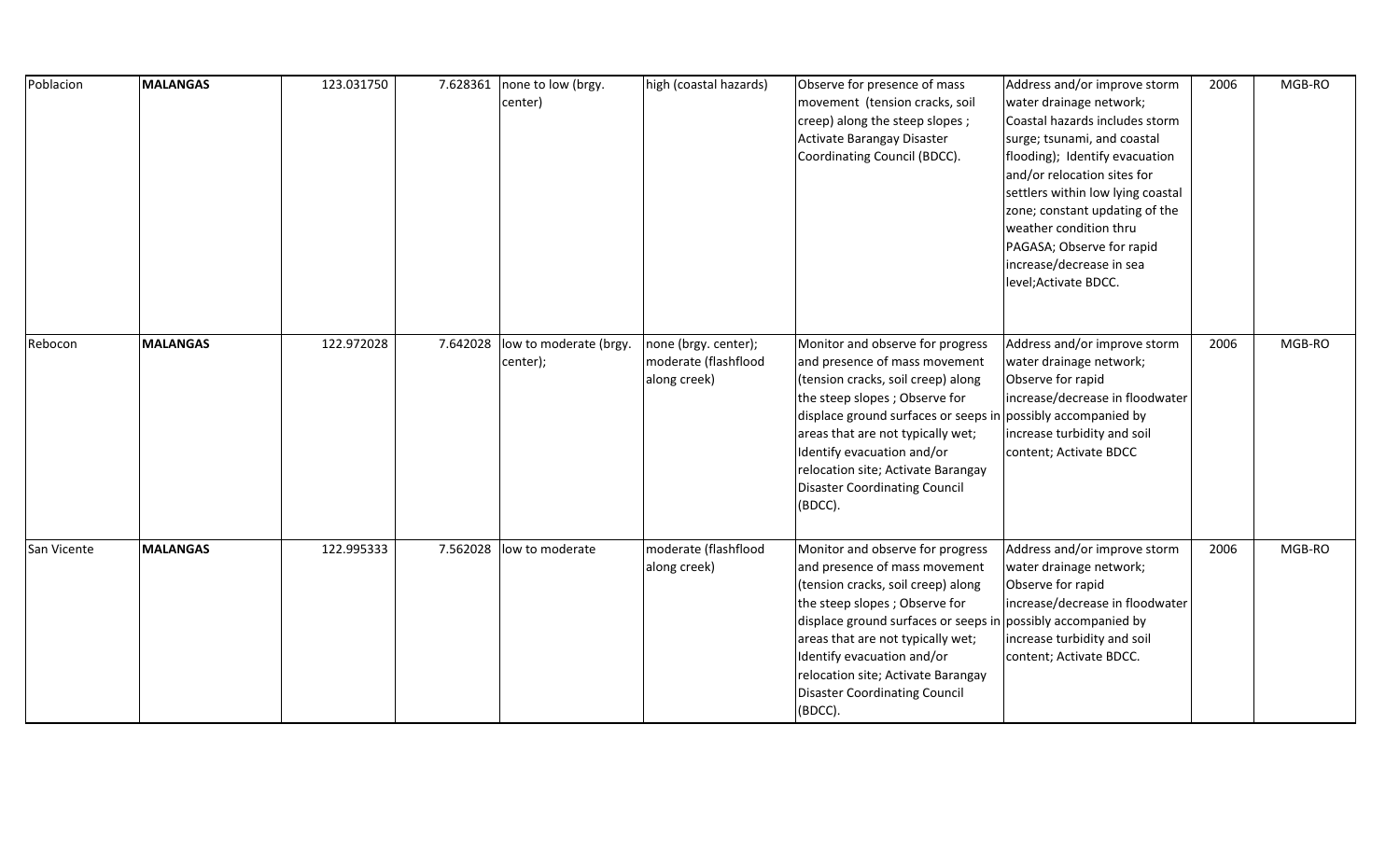| Sinusayan       | <b>MALANGAS</b> | 123.013361 | 7.557111 | none to low (brgy. | high (coastal hazards)     | Observe for presence of mass                             | Address and/or improve storm      | 2006 | MGB-RO |
|-----------------|-----------------|------------|----------|--------------------|----------------------------|----------------------------------------------------------|-----------------------------------|------|--------|
|                 |                 |            |          | center); moderate  |                            | movement (tension cracks, soil                           | water drainage network;           |      |        |
|                 |                 |            |          | (creek scouring)   |                            | creep) along the steep slopes;                           | Coastal hazards includes storm    |      |        |
|                 |                 |            |          |                    |                            | Activate Barangay Disaster                               | surge; tsunami, and coastal       |      |        |
|                 |                 |            |          |                    |                            | Coordinating Council (BDCC).                             | flooding); Identify evacuation    |      |        |
|                 |                 |            |          |                    |                            |                                                          | and/or relocation sites for       |      |        |
|                 |                 |            |          |                    |                            |                                                          | settlers within low lying coastal |      |        |
|                 |                 |            |          |                    |                            |                                                          | zone; constant updating of the    |      |        |
|                 |                 |            |          |                    |                            |                                                          | weather condition thru            |      |        |
|                 |                 |            |          |                    |                            |                                                          | PAGASA; Observe for rapid         |      |        |
|                 |                 |            |          |                    |                            |                                                          | increase/decrease in sea          |      |        |
|                 |                 |            |          |                    |                            |                                                          | level; Activate BDCC.             |      |        |
|                 |                 |            |          |                    |                            |                                                          |                                   |      |        |
|                 |                 |            |          |                    |                            |                                                          |                                   |      |        |
| <b>Tackling</b> | <b>MALANGAS</b> | 123.017694 | 7.586556 | none to low (brgy. | none to low (gentle        | Observe for presence of mass                             | Address and/or improve storm      | 2006 | MGB-RO |
|                 |                 |            |          | center)            | terrain-localize flooding) | movement (tension cracks, soil                           | water drainage network;           |      |        |
|                 |                 |            |          |                    |                            | high (coastal areas-storm creep) along the steep slopes; | Identify evacuation and/or        |      |        |
|                 |                 |            |          |                    | surge; coastal flooding;   | Activate Barangay Disaster                               | relocation sites for settlers     |      |        |
|                 |                 |            |          |                    | tsunami)                   | Coordinating Council (BDCC).                             | within low lying coastal zone;    |      |        |
|                 |                 |            |          |                    |                            |                                                          | constant updating of the          |      |        |
|                 |                 |            |          |                    |                            |                                                          | weather condition thru            |      |        |
|                 |                 |            |          |                    |                            |                                                          | PAGASA; Observe for rapid         |      |        |
|                 |                 |            |          |                    |                            |                                                          | increase/decrease in sea          |      |        |
|                 |                 |            |          |                    |                            |                                                          | level; Activate BDCC.             |      |        |
|                 |                 |            |          |                    |                            |                                                          |                                   |      |        |